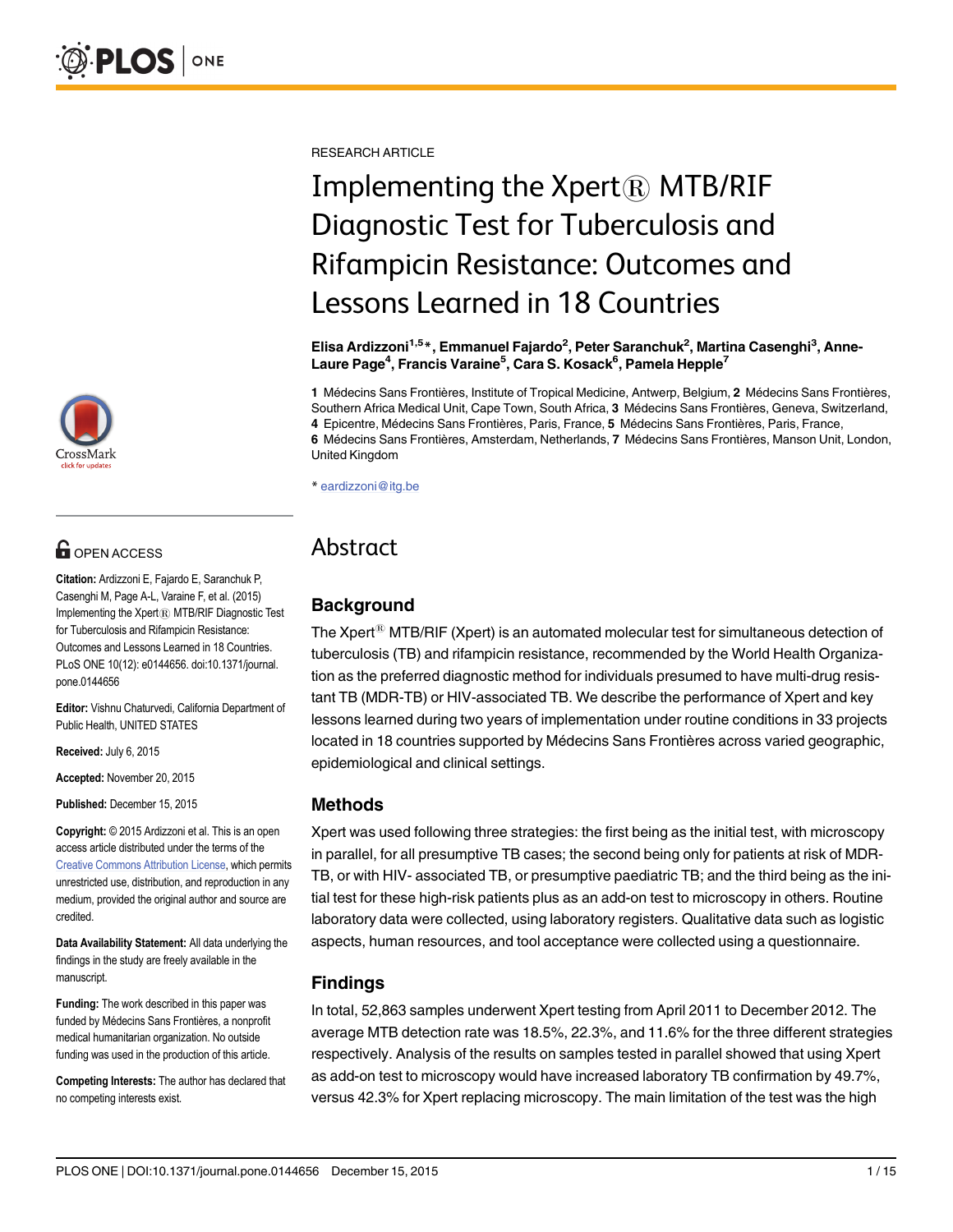<span id="page-1-0"></span>rate of inconclusive results, which correlated with factors such as defective modules, cartridge version (G3 vs. G4) and staff experience. Operational and logistical hurdles included infrastructure renovation, basic computer training, regular instrument troubleshooting and maintenance, all of which required substantial and continuous support.

### Conclusion

The implementation of Xpert was feasible and significantly increased TB detection compared to microscopy, despite the high rate of inconclusive results. Xpert implementation was accompanied by considerable operational and logistical challenges. To further decentralize diagnosis, simpler, low-cost TB technologies well-suited to low-resource settings are still urgently needed.

# Introduction

Tuberculosis (TB) remains a major public health problem, as evidenced by the estimated 9 million incident cases, 300 000 multi-drug resistant (MDR) cases and 1.5 million deaths worldwide in 2013. [\[1\]](#page-13-0) However, only 58% of the new incident cases were bacteriologically confirmed by smear, culture, or  $Xpert^{\tiny{\textregistered}}$  MTB/RIF (Xpert) (Cepheid, Sunnyvale, CA), while the remaining 42% were diagnosed clinically, including by X-ray. [[2\]](#page-13-0)

The Xpert test is an automated molecular system that allows for rapid, simultaneous detection of both Mycobacterium tuberculosis (MTB) and resistance to rifampicin, a key first-line anti-TB drug, directly from sputum [\[3](#page-13-0)] and extrapulmonary samples.[[4](#page-13-0)] In 2010, the World Health Organization (WHO) endorsed the Xpert test and recommended its use as the initial diagnostic test for people with HIV-associated TB or presumptive multidrug resistant TB (MDR-TB).[\[5](#page-13-0)] Three years later the recommendation was extended (conditional on availability of resources) to cover initial diagnostic testing for all adults presumed of having TB.[[6\]](#page-13-0) The 2011 guidelines released by WHO described implementation of Xpert as simple, requiring only minimal staff training, and feasible in diverse settings.[\[7](#page-13-0)] These guidelines helped trigger rapid worldwide adoption of Xpert: as of June 2014, a total of 3,269 Xpert instruments had been procured for the public sector in 108 of 145 countries eligible for concessional pricing.[[2\]](#page-13-0)

The diagnostic accuracy of Xpert in different settings and patient populations has been confirmed by several extensive validation studies, including a multicentre study carried out in six countries [[8](#page-14-0)] and two systematic reviews and meta-analyses.[\[9,10](#page-14-0)] However, nearly all these studies were conducted in controlled research environments that provide optimal conditions, and therefore may not reflect difficulties frequently encountered in routine programmatic contexts. Only one report, carried out in countries using different case detection strategies, reported on the performance of Xpert in a vast programmatic pilot project and provided comprehensive information on Xpert implementation under routine conditions. [\[11\]](#page-14-0) However, the majority of the sites included used Xpert as an add-on test to microscopy, limiting the analysis of case detection provided by this technique as a first-line diagnostic test.  $[11]$ 

In addition, a description of the difficulties experienced during the initial phases of technology implementation compared with a later stage of routine testing is still lacking. Yet knowledge of the common difficulties typically encountered during the initial implementation period in low-resource settings, and lessons learned in resolving them, are highly valuable to countries as they begin or continue scaling-up in new settings.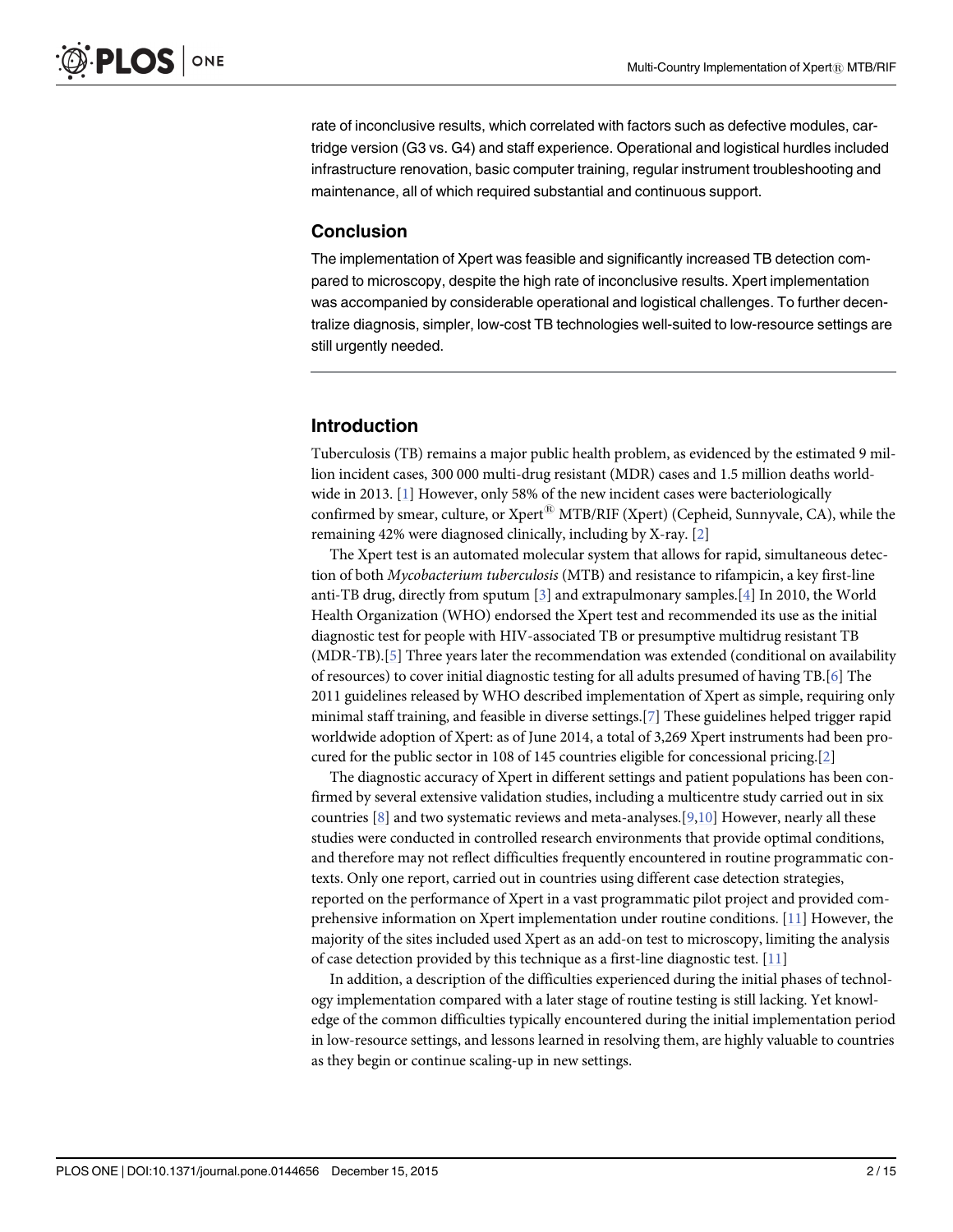<span id="page-2-0"></span>

| <b>OF PLOS</b> ONE |  |
|--------------------|--|
|--------------------|--|

|                                    | Site distribution by epidemiological setting |                                |                         |                        | Distribution of sites by facility level |                                    |              |        |
|------------------------------------|----------------------------------------------|--------------------------------|-------------------------|------------------------|-----------------------------------------|------------------------------------|--------------|--------|
|                                    | <b>High MDR-TB</b><br>/high HIV              | <b>High MDR-TB</b><br>/low HIV | Low MDR-TB/<br>high HIV | Low MDR-TB/<br>low HIV | Regional                                | <b>District or</b><br>sub-district | Peripheral   | Prison |
| Cambodia                           |                                              |                                |                         | $\mathbf{1}$           |                                         | $\mathbf{1}$                       |              |        |
| <b>Central African</b><br>Republic |                                              |                                | $\mathbf{1}$            |                        |                                         |                                    | $\mathbf{1}$ |        |
| Colombia                           |                                              | $\mathbf{1}$                   |                         |                        | $\mathbf{1}$                            |                                    |              |        |
| Democratic Republic<br>of Congo    |                                              |                                | 1                       |                        |                                         | 1                                  |              |        |
| Georgia                            |                                              | $\mathbf{1}$                   |                         |                        | $\mathbf{1}$                            |                                    |              |        |
| India                              |                                              |                                |                         |                        |                                         | 1                                  |              |        |
| Kenya                              |                                              |                                | 3                       |                        |                                         | $\overline{2}$                     | $\mathbf{1}$ |        |
| Kyrgyzstan                         |                                              | $\overline{c}$                 |                         |                        |                                         |                                    |              |        |
| Lesotho                            | $\mathbf{1}$                                 |                                |                         |                        |                                         |                                    |              |        |
| Malawi                             |                                              |                                | $\overline{2}$          |                        |                                         | 2                                  |              |        |
| Mozambique                         |                                              |                                | 2                       |                        |                                         | 1                                  | $\mathbf{1}$ |        |
| Myanmar                            |                                              |                                |                         |                        |                                         |                                    |              |        |
| Russia                             |                                              | 1                              |                         |                        |                                         |                                    |              |        |
| Somalia                            |                                              |                                |                         |                        |                                         |                                    |              |        |
| South Africa                       | $\overline{2}$                               |                                |                         |                        |                                         | $\overline{2}$                     |              |        |
| Swaziland                          | 5                                            |                                |                         |                        |                                         | 5                                  |              |        |
| Uzbekistan                         |                                              | $\overline{2}$                 |                         |                        |                                         | 1                                  | $\mathbf{1}$ |        |
| Zimbabwe                           |                                              |                                | 5                       |                        |                                         | 3                                  | 2            |        |
| <b>TOTAL</b>                       | 8                                            | 9                              | 14                      | $\overline{2}$         | 5                                       | 21                                 | 6            |        |

#### Table 1. Site distribution of GeneXpert instruments by epidemiological setting and facility level (n = 33).

doi:10.1371/journal.pone.0144656.t001

We present results from routine testing of pulmonary samples with Xpert following different diagnostic strategies adopted in TB programs supported by Médecins Sans Frontières (MSF). We also describe the key lessons learned during almost two years of implementation and routine use of Xpert under programmatic field conditions across varying ranges of geographic, epidemiological and clinical settings.

# Methods

# Study settings

From April 2011 to December 2012 a total of 38 Xpert four-module instruments were installed in 33 project sites in 18 countries supported by MSF, representing a diverse range of TB, MDR-TB and HIV prevalence. Sites were considered to have a high MDR-TB burden if the MDR prevalence previously reported in the patient cohort of the site exceeded 10% in newly diagnosed cases [\[12\]](#page-14-0), while high HIV burden sites refers to settings with HIV prevalence  $\geq$  1%.[[13\]](#page-14-0)

Xpert devices were mainly placed in district and sub-district laboratories (21/33) apart from five regional, six peripheral and one penitentiary system facility. The site distribution of the Xpert instruments according to epidemiological setting and facility level per country is described in Table 1.

# Laboratory procedures

Pulmonary samples collected from adults and children were tested with Xpert following the manufacturer's instructions.[\[14](#page-14-0)] In children (defined as below 15 years of age) unable to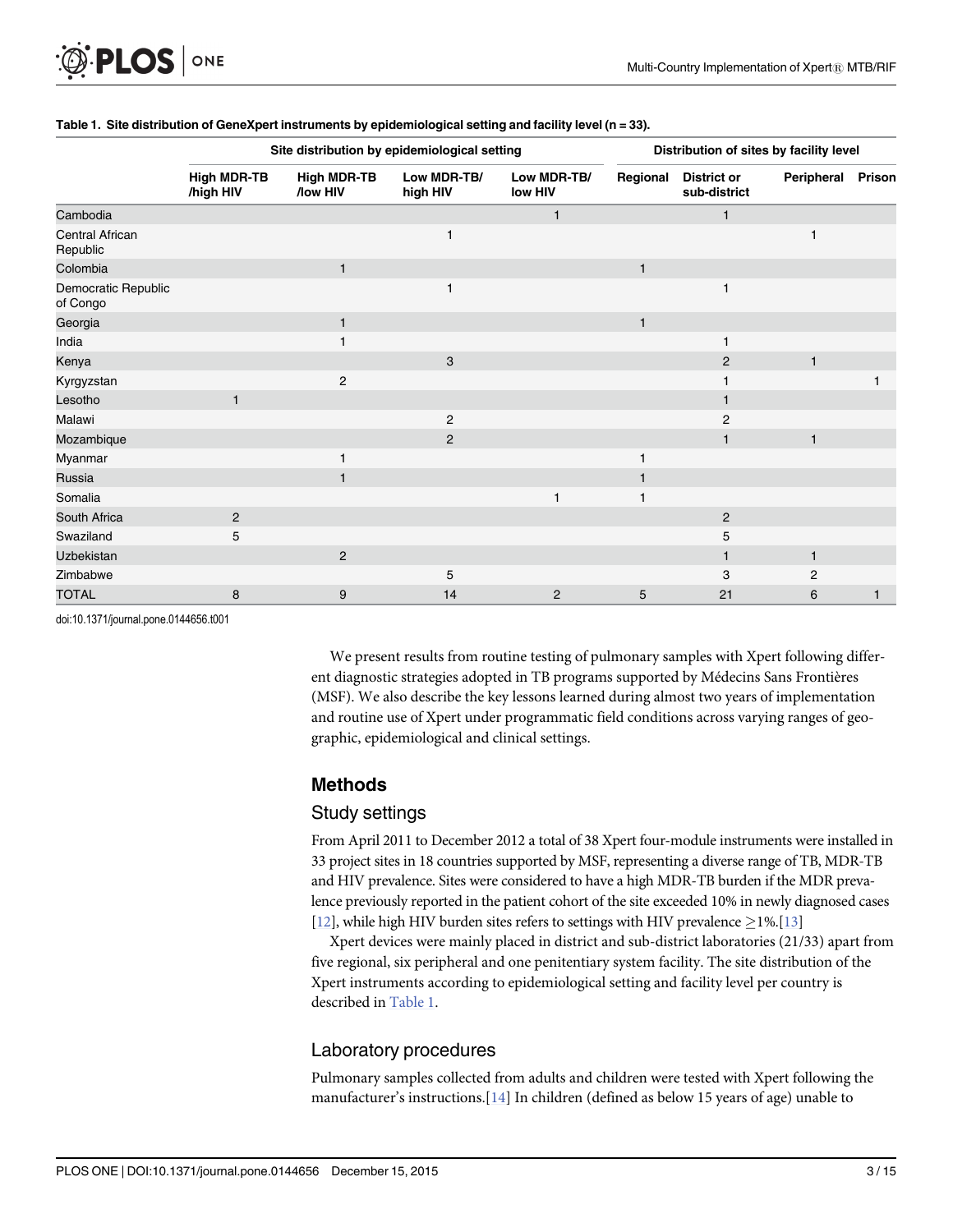<span id="page-3-0"></span>produce sputum, alternative respiratory samples such as gastric aspirates and induced sputum were obtained where facilities and expertise to carry out these procedures existed. Xpert results were interpreted according to the manufacturer's instructions. A test was reported as inconclusive if the Xpert instrument indicated a final automated result as invalid, error or no result which were not reported as desegregated data except for error 5011. In case of inconclusive results, Xpert was performed on the leftover sample or on a newly collected sample; however, these results were not provided for this data collection, which includes only results from the first testing. Initially, instruments at most sites used cartridge version G3. Version G4 was developed to reduce errors rate, mainly error 5011 rate, indicated by Cepheid as being due to signal loss detected in the amplification curve, and to improve test robustness by decreasing possible false rifampicin resistant results. This version was gradually introduced as it became available. [\[15\]](#page-14-0)

Where culture techniques were available on site, samples were decontaminated and then tested with Xpert and inoculated in parallel either on Löwenstein–Jensen (LJ) culture medium, mycobacterial growth indicator tube (MGIT) (Becton Dickinson, Diagnostic Instrument Systems, Sparks, MD), or Thin Layer Agar (TLA) medium.

# TB testing strategies

The study sites employed three testing strategies. Xpert as the initial diagnostic test for all presumptive TB cases was adopted in 23 sites, 22 of them performing Xpert in parallel with microscopy. Nine sites subsequently dropped the use of microscopy after a minimum of 300 tests, which was then employed only for Xpert positive cases to obtain a smear baseline result for follow-up and infection control purposes. The second strategy was used at 7 sites, where Xpert use was limited to patients at high risk of MDR-TB (previously treated, non-converting patients, treatment failures, symptomatic contacts of confirmed MDR cases) [[5\]](#page-13-0), HIV-associated TB, and presumed paediatric TB cases. The third strategy was used at the remaining 3 sites, where Xpert was employed as the first test for high-risk groups plus as an add-on test to microscopy in others.

Three sites performed Xpert in parallel to culture, each site following one of the three different strategies.

# Data collection

Quantitative data and setting information. Data were collected between April 2011 and December 2012 by quarter and recorded in an electronic laboratory register developed for routine Xpert data collection. At each site, the period of use was divided into two phases: the "implementation phase", covering the first four months of Xpert use and the "routine activity phase" covering the subsequent months of routine testing that were covered by the monitoring period. Projects also provided information on the month in which the use of new G4 cartridge version began. G4 was considered introduced from the middle of the month onwards. Additionally, each project reported any module replacement throughout the monitoring period.

All projects provided information about the facility level of the laboratory where Xpert was implemented, including a description of infrastructure, environmental conditions, workload in the laboratory and sample collection strategy.

Qualitative data. Xpert was introduced in the sites following a period of preparation, which included training for laboratory technicians and implementation of logistical requirements, according to manufacturer and WHO recommendations[[7](#page-13-0)]. To identify the key lessons learned from implementing the GeneXpert system and Xpert testing from each study site, a questionnaire was distributed to all sites in December 2012, at which point the period of onsite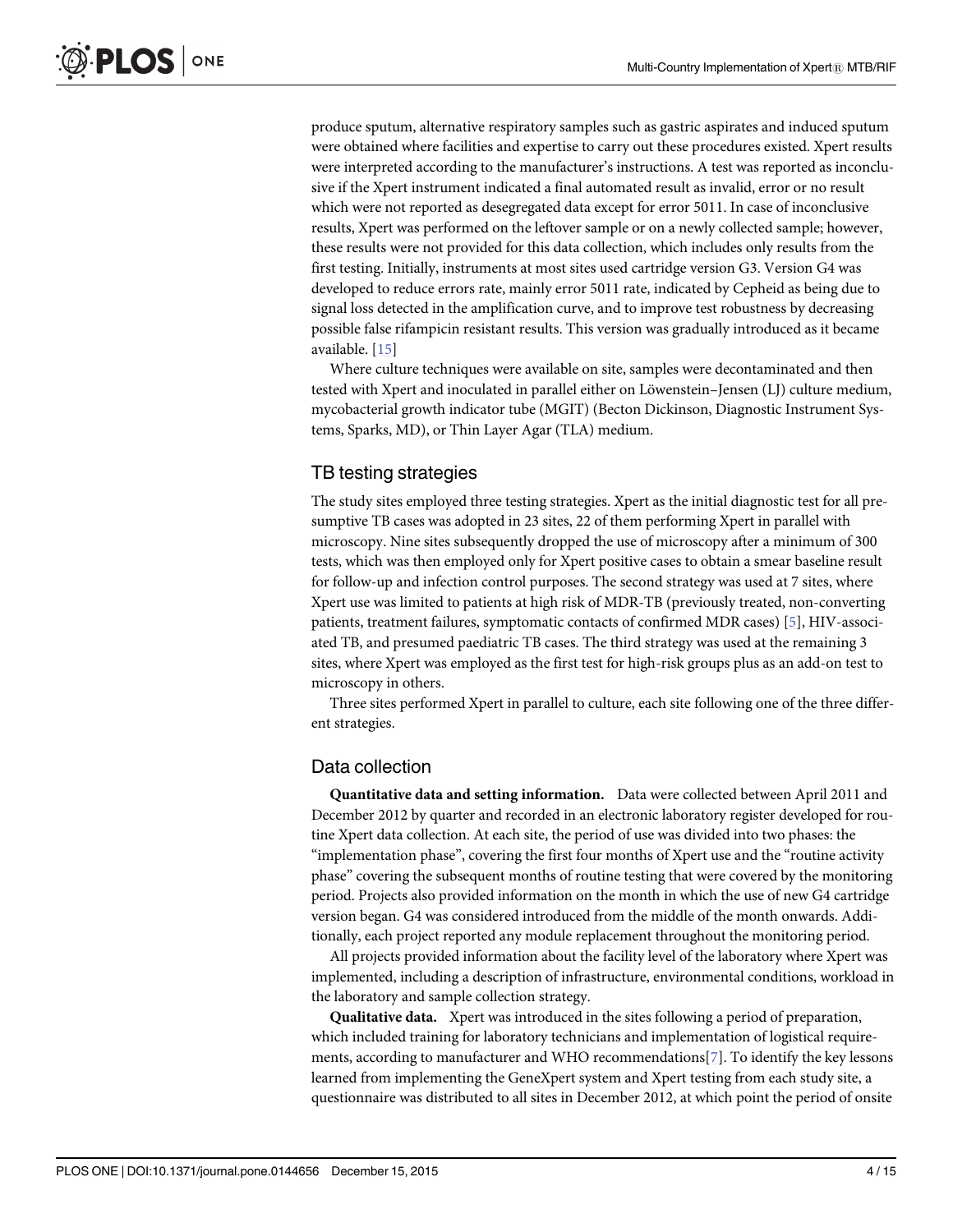<span id="page-4-0"></span>Xpert testing ranged from four to 21 months. The questionnaire was completed by site laboratory coordinators. Questions focused on installation, daily use, maintenance of the equipment and calibration. Additional questions covered infrastructure requirements, requirement for training of laboratory staff, human resource issues related to the implementation of the GeneXpert system and overall impressions of GeneXpert instruments. The questionnaire requested answers in the form of yes/no, numbers, description of incidents, and included open responses.

# Statistical analysis

To determine the statistical significance in group comparisons, p-values were calculated using the chi-square or Fisher's exact test for independent samples and McNemar's test for matchedpair samples. Statistical tests were two-sided at alpha =  $0.05$ , and p-values <0.05 were considered statistically significant. All analyses were performed using Stata version 11 (StataCorp, College Station, TX, USA).

Comparison between Xpert and smear microscopy results is presented as relative gain, expressed for Xpert as an add-on test (calculated as the number of Xpert-positive and smear negative specimens divided by the number of smear positive specimens), and Xpert as a replacement test for microscopy (calculated as the number of Xpert positive specimens minus the number of smear positive specimens divided by number of smear positive specimens).

# **Ethics**

The International Ethics Review Board of MSF reviewed the study protocol and determined that it did not require formal ethics board approval as it was based on retrospective analysis of routinely collected programmatic data. $[16]$  None of the merged data can be linked to individuals and no patient identifiers were used, so confidentiality was preserved. The study did not require collection of additional patient samples or performance of any test additional to routine patient care procedures so the study did not constitute a risk for the patients. Due to the retrospective data analysis of merged results, the patients were not asked to provide informed consent.

# **Results**

# Detection of MTB complex in adult and paediatric samples

Between April 2011 and December 2012, results for a total of 52,863 Xpert tests were reported [\(Fig 1\)](#page-5-0). Of the total 45,495 tests performed as the initial diagnostic test, the average MTB posi-tivity rate was 18.5% ([Table 2](#page-5-0)), with large variations between sites [range 9.7-43.8%].

Of the 6,231 tests performed as the initial test only for high risk groups, the average MTB positivity rate was 22.3%, again with wide variation between sites [range 13.3–66.7%] [\(Table 3\)](#page-6-0).

At the three sites where Xpert was used as the first test for high risk groups or as an add-on test to microscopy, of the 1,137 tests performed, the average positivity rate was 11.6% [range 4.1–14.1%] [\(Table 4\)](#page-6-0).

Of 14 sites with data available for comparison, both for Xpert and microscopy the MTB positivity rate decreased significantly from the early implementation phase to the routine phase, for Xpert from 22.9% (818/3576) to 19.7% (2656/13479) ( $p = 0.002$ ), while the smear positivity rate decreased from 16.9% (606/3576) to 14% (1885/13479) (p = 0.0002).

Twenty-four sites reported results from 1,278 samples collected from children, representing 2.4% of the total 52,863 samples tested. Of these, 61 were tested positive (4.7%) with Xpert.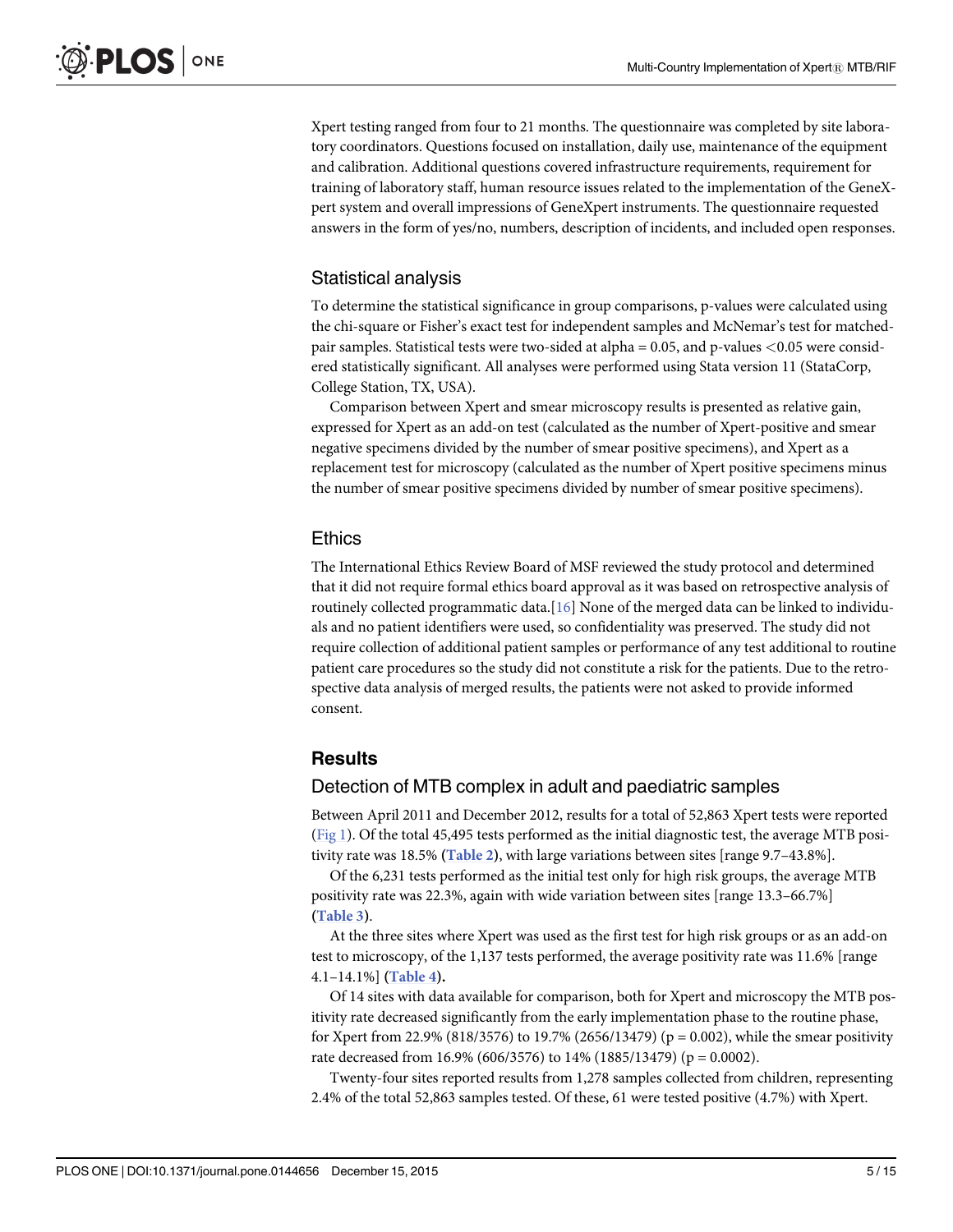<span id="page-5-0"></span>



[Fig 1. X](#page-4-0)pert testing strategies and MTB detection.

doi:10.1371/journal.pone.0144656.g001

#### [Table 2.](#page-4-0) Detection of MTB by Xpert in 23 sites using Xpert as first test.

| Project                   | <b>Positive</b> | <b>Negative</b> | Inconclusive | <b>Total</b> |
|---------------------------|-----------------|-----------------|--------------|--------------|
|                           | n (%)           | n (%)           | n (%)        |              |
| CAR, Zemio                | 9(18.4)         | 28(57.1)        | 12(24.5)     | 49           |
| DRC, Kinshasa             | 144 (17.3)      | 656 (78.8)      | 33(4.0)      | 833          |
| Kenya, Kibera             | 437 (28.6)      | 1,023(67.0)     | 67(4.4)      | 1,527        |
| Kenya, Mathare            | 589 (22.3)      | 1,668 (63.2)    | 381 (14.4)   | 2,638        |
| Kyrgyzstan, Bishkek       | 309(30.9)       | 641 (64.1)      | 50(5.0)      | $\mathbf{1}$ |
| Kyrgyzstan, Kara Suu      | 72 (23.8)       | 193 (63.7)      | 38 (12.5)    | 303          |
| Lesotho, Roma             | 171 (19.2)      | 666 (74.8)      | 53(6.0)      | 890          |
| Mozambique, Mavalane      | 782 (31.1)      | 1,528 (60.8)    | 204(8.1)     | 2,514        |
| Mozambique, Moatize       | 487 (21.6)      | 1,531 (67.8)    | 241 (10.7)   | 2,259        |
| Russia, Grozny            | 315(43.8)       | 399 (55.5)      | 5(0.7)       | 719          |
| South Africa, Eshowe      | 1,309 (18.6)    | 5,542 (78.8)    | 181(2.6)     | 7,032        |
| South Africa, Mbongolwane | 379 (9.7)       | 3,412 (87.7)    | 101(2.6)     | 3,892        |
| Swaziland, Hlatikulu      | 243 (13.9)      | 1,375 (78.5)    | 133(7.6)     | 1,751        |
| Swaziland, Mankayane      | 330 (12.8)      | 2,113(81.9)     | 136(5.3)     | 2,579        |
| Swaziland, Matsanjeni     | 103 (13.6)      | 617 (81.7)      | 35(4.6)      | 755          |
| Swaziland, Matsapha       | 758 (13.9)      | 4392 (80.7)     | 294 (5.4)    | 5,444        |
| Swaziland, Nhlangano      | 441 (13.9)      | 2,542(80.1)     | 191(6.0)     | 3,174        |
| Uzbekistan, Chimbay       | 64 (19.5)       | 251 (76.5)      | 13(4.0)      | 328          |
| Zimbabwe, Epworth         | 627 (23.1)      | 1,882(69.3)     | 205(7.6)     | 2,714        |
| Zimbabwe, Birchenough     | 195 (18.5)      | 802 (76.2)      | 55(5.2)      | 1,052        |
| Zimbabwe, Gokwe           | 5(26.3)         | 9(47.4)         | 5(26.3)      | 19           |
| Zimbabwe, Gutu            | 67 (18.3)       | 298 (81.4)      | 1(0.3)       | 366          |
| Zimbabwe, Murambinda      | 587 (16.1)      | 2,651(72.5)     | 419 (11.5)   | 3,657        |
| <b>TOTAL</b>              | 8,423 (18.5)    | 34,219 (75.2)   | 2,853(6.3)   | 45,495       |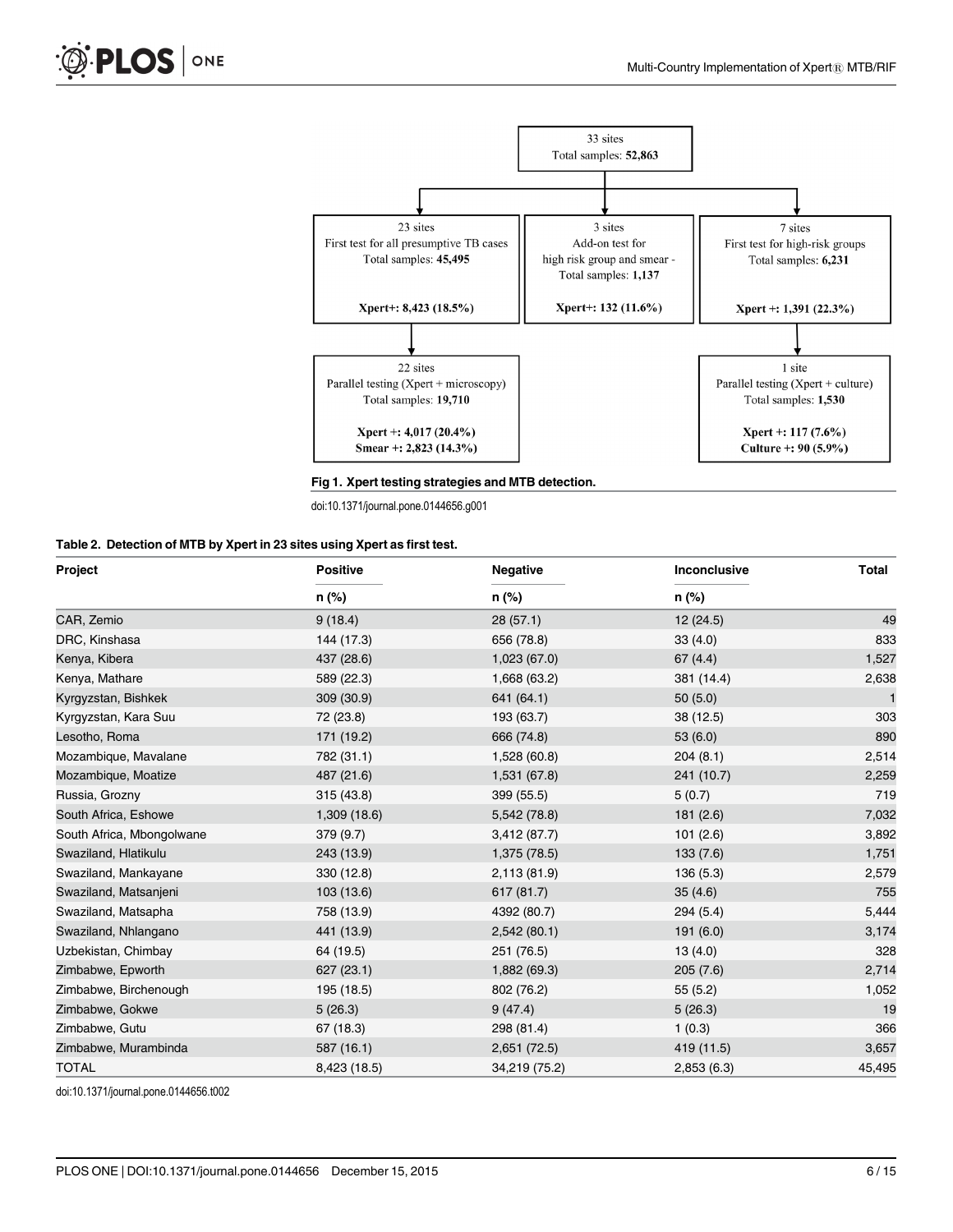<span id="page-6-0"></span>

| Project                | <b>MTB Positive</b> | <b>MTB Negative</b> | <b>MTB Inconclusive</b> | <b>Total</b> |
|------------------------|---------------------|---------------------|-------------------------|--------------|
|                        | n (%)               | n (%)               | n (%)                   |              |
| Colombia, Buenaventura | 207 (42.2)          | 273 (55.7)          | 10(2.0)                 | 490          |
| Cambodia, KC           | 383 (15.3)          | 1,884(75.3)         | 234(9,4)                | 2,501        |
| Georgia, Abkhazia      | 163 (25.7)          | 439 (69.1)          | 33(5.2)                 | 635          |
| India, Manipur         | 14 (66.7)           | 3(14.3)             | 4 (19.0)                | 21           |
| Myanmar, Yangon        | 419 (38.6)          | 646 (59.5)          | 21(1.9)                 | 1,086        |
| Somalia, Galcayo       | 8(57.1)             | 6(42.9)             | 0(0.0)                  | 14           |
| Uzbekistan, Nukus      | 197 (13.3)          | 1,206 (81.3)        | 81(5.5)                 | 1,484        |
| <b>TOTAL</b>           | 1,391 (22.3)        | 4,457 (71.5)        | 383(6.1)                | 6,231        |

#### [Table 3.](#page-4-0) Detection of MTB in 7 sites using Xpert as first test in high risk groups.

doi:10.1371/journal.pone.0144656.t003

# Detection of rifampicin resistance

The rifampicin resistance detection rate among MTB-positive samples ranged from 0 to 41.4% [\(Table 5\)](#page-7-0) across all 33 sites. Overall, 123 of 9,929 (1.2%) Xpert-positive samples generated rifampicin-indeterminate results. Microscopy results were reported for 79 of the 123 Xpert rifampicin-indeterminate results, of which 63 (79.7%) were found to be smear-negative.

# Xpert results compared to sputum smear microscopy

Of the 22 sites that performed Xpert and microscopy in parallel for all presumptive TB cases, fluorescence microscopy (FM) and Ziehl-Neelsen (ZN) were performed in 12 and 10 sites, respectively. Of 19,710 samples tested in parallel, MTB was detected in 4,227 (21.4%) by either of the two techniques: 2,823 (14.3%) were positive by microscopy, and 4,017 (20.4%) were positive by Xpert, with a statistically significant difference  $(p<0.0001)$  and a kappa coefficient of 0.62 [\(Table 6](#page-7-0)). Using Xpert as an add-on test following microscopy would have resulted in an average 49.7% relative gain in bacteriologically-confirmed TB, while replacing microscopy with Xpert as the first test in the diagnostic algorithm would have increased the laboratory detection of MTB compared to microscopy by 42.3%.

The relative gain of Xpert as add-on test versus microscopy varied widely between sites, from 9.7% to 110.4%, and was significantly higher in sites performing ZN (77.5%) compared to FM microscopy (39.6%, p<0.001) ([Table 7](#page-8-0)).

# Results of Xpert compared to culture

Of the three sites performing Xpert in parallel with culture, only Cambodia provided laboratory results for a total of 1,530 smear-negative samples tested in parallel with Xpert and MGIT [\(Table 8](#page-8-0)). Of a total of 157 TB patients detected by either test, culture detected 90 (57.3%) versus 117 (74.5%) detected by Xpert.

|    | Table 4. Detection of MTB in 3 sites using Xpert as first test in high risk groups and as add-on test to microscopy for smear negative presumed |
|----|-------------------------------------------------------------------------------------------------------------------------------------------------|
| тв |                                                                                                                                                 |

| <b>Project</b>     | MTB Positive n (%) | MTB Negative n (%) | MTB Inconclusive $n$ $%$ ) | Total |
|--------------------|--------------------|--------------------|----------------------------|-------|
| Kenya, Homa Bay    | 82(14.1)           | 460 (79.3)         | 38(6.6)                    | 580   |
| Malawi, Chiradzulu | 40 (12.8)          | 224 (71.8)         | 48 (15.4)                  | 312   |
| Malawi, Thyolo     | 10(4.1)            | 216 (88.2)         | 19(7.8)                    | 245   |
| <b>TOTAL</b>       | 132 (11.6)         | 900(79.1)          | 105(9.2)                   | 1,137 |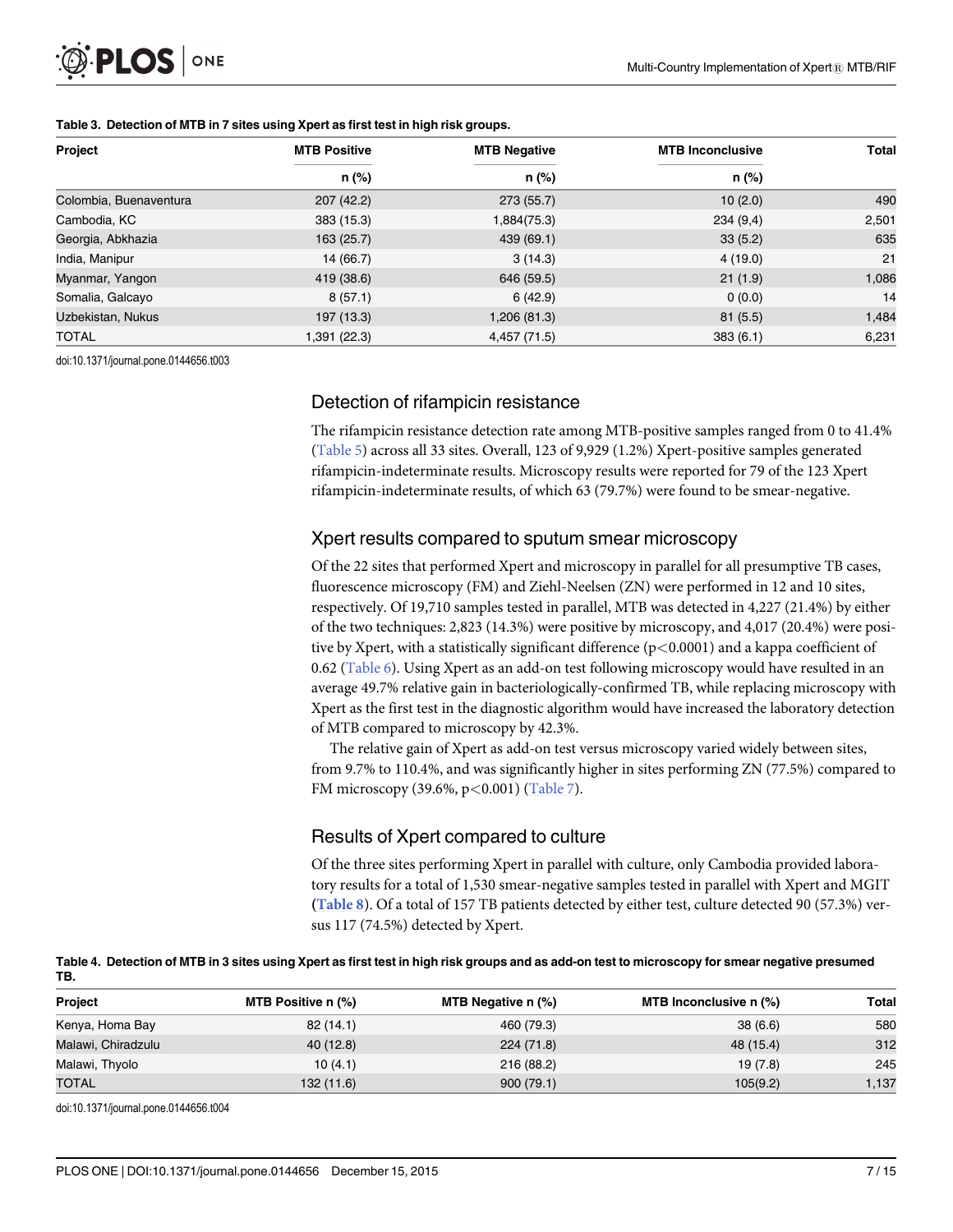<span id="page-7-0"></span>

| <b>MDR-TB prevalence</b> | Country         | <b>MTB+/RIF resistant</b> | MTB+/RIF susceptible | <b>MTB+/RIF indeterminate</b> | <b>TOTAL MTB+</b> |
|--------------------------|-----------------|---------------------------|----------------------|-------------------------------|-------------------|
|                          |                 | n (%)                     | n (%)                | n (%)                         | n                 |
|                          | Colombia        | 23(11.1)                  | 184 (88.9)           | 0(0.0)                        | 207               |
|                          | Georgia         | 30(18.4)                  | 130 (79.8)           | 3(1.8)                        | 163               |
|                          | India           | 5(35.7)                   | 9(64.3)              | 0(0.0)                        | 14                |
|                          | Kyrgyzstan      | 137 (36.0)                | 237 (62.2)           | 7(1.8)                        | 381               |
|                          | Lesotho         | 13(7.6)                   | 158 (92.4)           | 0(0.0)                        | 171               |
| High                     | Myanmar         | 71 (16.9)                 | 339 (80.9)           | 9(2.1)                        | 419               |
|                          | Russia          | 80(25.4)                  | 234 (74.3)           | 1(0.3)                        | 315               |
|                          | South Africa    | 235 (13.9)                | 1,451(86.0)          | 2(0.1)                        | 1,688             |
|                          | Swaziland       | 197 (10.5)                | 1,636 (87.3)         | 42 (2.2)                      | 1,875             |
|                          | Uzbekistan      | 108(41.4)                 | 147 (56.3)           | 6(2.3)                        | 261               |
|                          | <b>SUBTOTAL</b> | 899 (16.3)                | 4,525 (82.3)         | 70(1.3)                       | 5,494             |
|                          | <b>DRC</b>      | 17(11.8)                  | 122 (84.7)           | 5(3.5)                        | 144               |
|                          | Cambodia        | 21(5.5)                   | 355 (92.7)           | 7(1.8)                        | 383               |
|                          | Kenya           | 59 (5.3)                  | 1,031(93.1)          | 18(1.6)                       | 1,108             |
| Low                      | Malawi          | 0(0.0)                    | 49 (98.0)            | 1(2.0)                        | 50                |
|                          | Mozambique      | 99(7.8)                   | 1,163 (91.6)         | 7(0.6)                        | 1,269             |
|                          | Zimbabwe        | 73 (4.9)                  | 1,393(94.1)          | 15(1.0)                       | 1,481             |
|                          | <b>SUBTOTAL</b> | 269(6.1)                  | 4,113 (92.7)         | 53 (1.2)                      | 4,435             |
|                          | <b>TOTAL</b>    | 1,168 (11.7)              | 8,638 (86.9)         | 123(1.2)                      | 9,929             |

#### [Table 5.](#page-6-0) Detection of rifampicin resistance by Xpert according to MDR-TB prevalence.

doi:10.1371/journal.pone.0144656.t005

# Xpert inconclusive results, module replacement and errors

Of the total 52,863 samples tested, 3,341 (6.3%) generated inconclusive results. The proportion varied between projects, with a median of 5.7% [range 0–26.3%]. Only six sites reported a level of inconclusive results below 3%.

To analyse factors that might have influenced the proportion of inconclusive results, we analysed their frequency by level of facility where Xpert was implemented, the module replacement, the cartridge version used (G4 versus G3), and staff experience in performing the test (routine versus implementation phase).

When analysed by level of facility, the proportion of inconclusive results was 2.5% (73/ 2965) at regional level, 6.4% (2680/42021) at district and sub-district level, 7.8% (538/6877) at peripheral level and  $5.0\%$  (50/1000) in the penitentiary system (p<0.001).

In total, 12 sites underwent module replacement due to high error rates, with an average of 8.2% (2332/27382) inconclusive results versus 4.4% (1109/25481) for projects that did not change module  $(p<0.001)$ . However, none of the 12 projects reached a rate of inconclusive results below 3% after module replacement.

#### [Table 6.](#page-6-0) Results of Xpert compared to smear microscopy.

|                  |              | <b>Xpert</b>    |                 |                     |        |
|------------------|--------------|-----------------|-----------------|---------------------|--------|
|                  |              | <b>Positive</b> | <b>Negative</b> | <b>Inconclusive</b> | Total  |
| Smear microscopy | Positive     | 2,613           | 73              | 137                 | 2,823  |
|                  | Negative     | 1,404           | 14,143          | 1,340               | 16,887 |
|                  | <b>TOTAL</b> | 4,017           | 14,216          | 1,477               | 19,710 |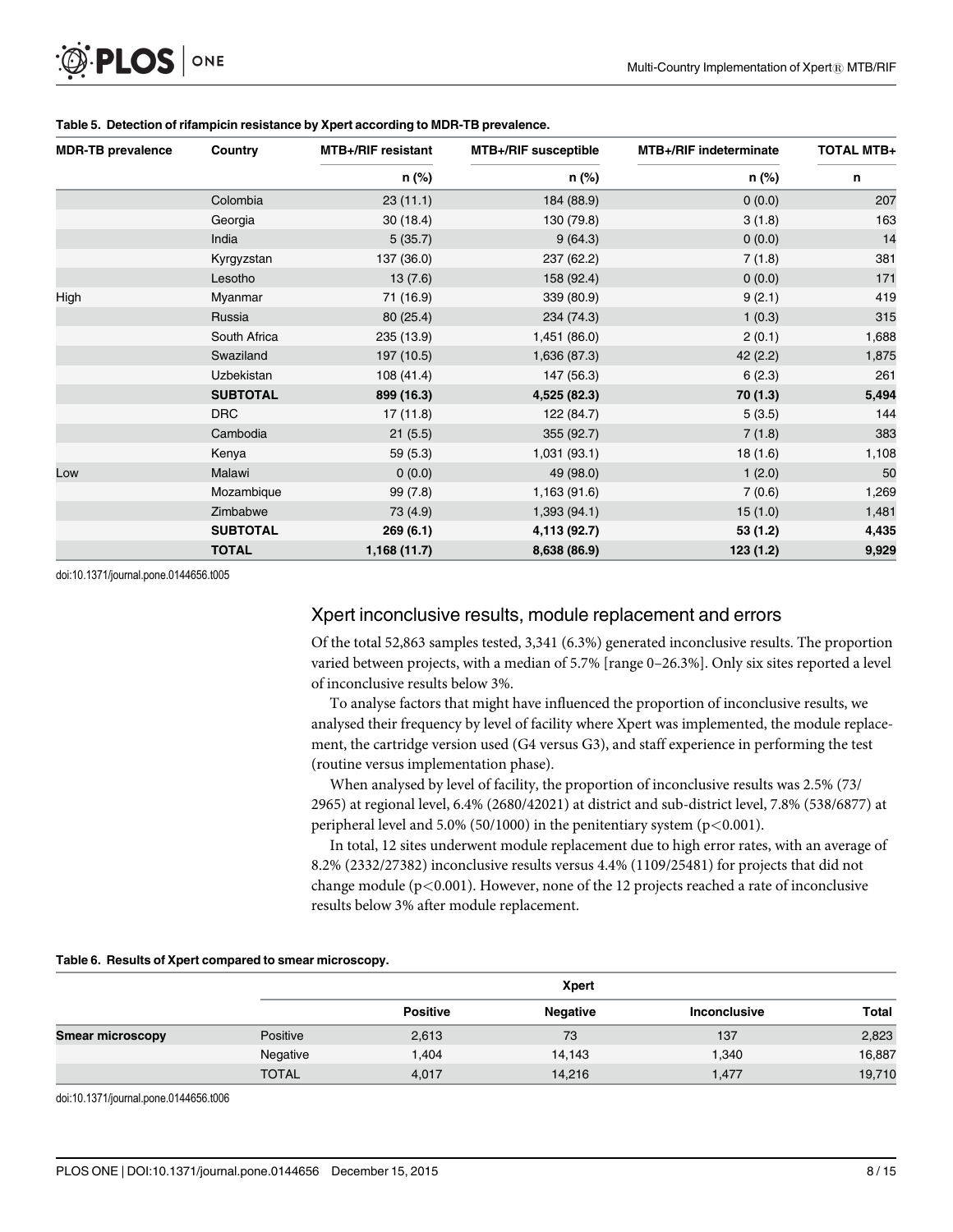#### <span id="page-8-0"></span>[Table 7.](#page-6-0) Relative gain by project for Xpert used as add-on test.

|           |                       | $Xp+/Sm-$      | $Xp + / sm+$   | $Sm+$          | Relative gain |
|-----------|-----------------------|----------------|----------------|----------------|---------------|
| <b>FM</b> | Kenya, Mathare        | 58             | 535            | 596            | 9,7%          |
|           | Kenya, Kibera         | 54             | 239            | 240            | 22,5%         |
|           | Malawi, Chiradzulu    | 13             | 27             | 27             | 48,1%         |
|           | Zimbabwe, Epworth     | 210            | 410            | 428            | 49,1%         |
|           | DRC, Kinshasa         | 46             | 82             | 88             | 52,3%         |
|           | Kenya, Homa Bay       | 29             | 48             | 53             | 54,7%         |
|           | Zimbabwe, Murambinda  | 57             | 88             | 101            | 56,4%         |
|           | Swaziland, Hlatikulu  | 93             | 148            | 154            | 60,4%         |
|           | Swaziland, Nhlangano  | 177            | 245            | 269            | 65,8%         |
|           | Zimbabwe, Birchenough | 28             | 38             | 39             | 71,8%         |
|           | Swaziland, Matsanjeni | 47             | 52             | 56             | 83,9%         |
|           | Zimbabwe, Gokwe       | $\overline{2}$ | $\overline{2}$ | $\overline{2}$ | 100,0%        |
|           | <b>TOTAL</b>          | 814            | 1914           | 2053           | 39,6%         |
| ZN        | CAR, Zemio            | $\mathbf{2}$   | $\overline{7}$ | 11             | 18,2%         |
|           | Russia, Grozny        | 103            | 190            | 213            | 48,4%         |
|           | Zimbabwe, Gutu        | 25             | 42             | 43             | 58,1%         |
|           | Mozambique, Mavalane  | 46             | 64             | 67             | 68,7%         |
|           | Kyrgystan, Bishkek    | 46             | 46             | 63             | 73,0%         |
|           | Swaziland, Mankayane  | 14             | 16             | 19             | 73,7%         |
|           | Uzbekystan, Chimbay   | 31             | 29             | 35             | 88,6%         |
|           | Lesotho, Roma         | 20             | 20             | 20             | 100,0%        |
|           | Mozambique, Moatize   | 250            | 230            | 242            | 103,3%        |
|           | Swaziland, Matsapha   | 53             | 46             | 48             | 110,4%        |
|           | <b>TOTAL</b>          | 590            | 690            | 761            | 77,5%         |

doi:10.1371/journal.pone.0144656.t007

Of the 33 sites, 27 had a period of activity longer than 4 months, covering both implementation and routine phases, allowing a comparison of outcomes during these two time periods. Overall, the proportion of inconclusive results was significantly higher during the implementation compared with the routine activity phase (8.0% vs 5.8%, p<0.001).

The proportion of inconclusive results was 7.4% using the G3 cartridge and 5.8% using the G4 cartridge ( $p < 0.001$ ).

Stratification by phase and cartridge version showed that the phase had an impact only when the G3 cartridge was used, while the cartridge change from G3 to G4 reduced the proportion of inconclusive results irrespective of the phase of implementation [\(Table 9\)](#page-9-0).

#### [Table 8.](#page-6-0) Detection of MTB by Xpert compared to MGIT culture in smear-negative samples.

|                         | Culture         |            |                 |              |       |
|-------------------------|-----------------|------------|-----------------|--------------|-------|
| <b>Xpert</b>            | <b>Positive</b> | <b>NTM</b> | <b>Negative</b> | Contaminated | Total |
| <b>MTB</b> positive     | 50              | 8          | 38              | 21           | 117   |
| MTB negative            | 33              | 99         | 1009            | 138          | 1,279 |
| <b>MTB</b> inconclusive |                 | 16         | 87              | 24           | 134   |
| <b>TOTAL</b>            | 90              | 123        | 1,134           | 183          | 1,530 |

#### NTM: non-tuberculous mycobacteria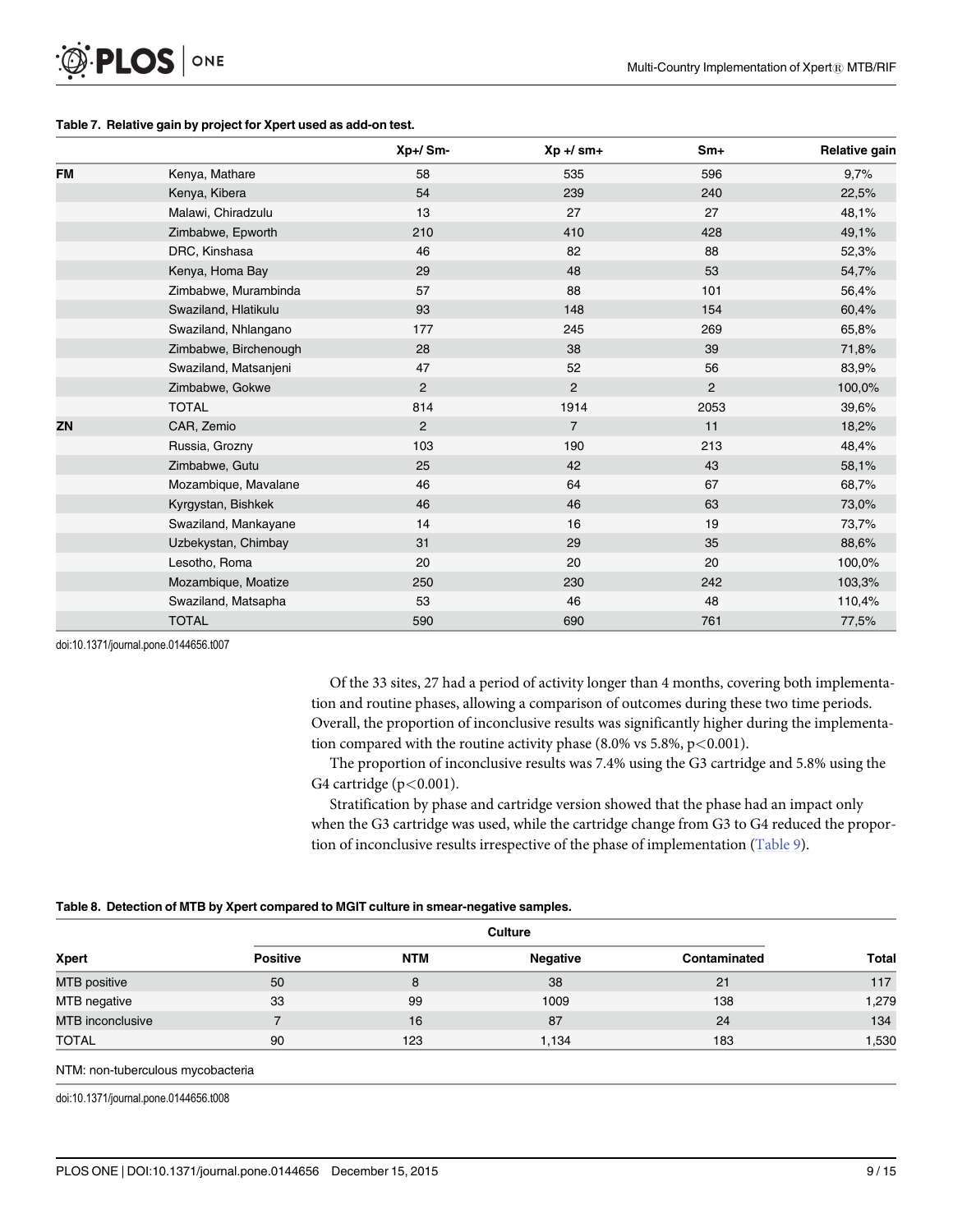<span id="page-9-0"></span>

|                          | Xpert inconclusive results |                     |                     |            |  |
|--------------------------|----------------------------|---------------------|---------------------|------------|--|
| <b>Cartridge version</b> | Phase 1                    | Phase 2             | Total               |            |  |
| G <sub>3</sub>           | 8.8% (557/6,360)           | 6.9% (1,199/17,278) | 7.4% (1756/23,638)  | P < 0.001  |  |
| G <sub>4</sub>           | 4.7% (69/1.466)            | 5.1% (1,365/26,845) | 5.1% (1,434/28,311) | $P = 0.54$ |  |
| <b>TOTAL</b>             | 8.5% (626/7,826)           | 5.8% (2,564/44,123) | 6.1% (3,190/51,949) |            |  |
|                          | p<0.001                    | p<0.001             |                     |            |  |

#### [Table 9.](#page-8-0) Inconclusive Xpert results by implementation phase and cartridge version.

doi:10.1371/journal.pone.0144656.t009

Thirty projects reported information on the frequency of error 5011. For G3, error 5011 accounted for 425 of 888 errors (47.9%), and 30.8% of the 1381 inconclusive results with this cartridge, while for G4 it represented 379 of 978 errors (38.8%) and 30.1% of the 1260 inconclusive results with G4. Although the decrease was significant ( $p = 0.03$ ), the frequency of error 5011 remained high.

# Identifying key lessons learned

In all sites logistical requirements were in place before implementation of the test; they were either already in place, or implemented expressly for Xpert introduction. Twenty eight questionnaires on implementation issues were received, providing information for all implementing sites ([Table 10](#page-10-0)). Three countries with multiple sites, Swaziland, Zimbabwe and South Africa, completed a single questionnaire with combined country information. Projects reported installation of air conditioning as one of the main logistical interventions (54%), followed by installation of a generator (39%), while the majority of the laboratories were already equipped with a biosafety cabinet prior to Xpert implementation (89%).

High rates of inconclusive results were reported as one of the main limitations by almost half of the respondents. Fourteen respondents mentioned having contacted the manufacturer (Cepheid) specifically regarding the high rate of inconclusive results. Eleven respondents reported having modules replaced, upon the manufacturer's advice, for a total of 21 replaced modules. Two modules also failed the installation check. In total, 15% [23/152] of all modules initially distributed were replaced.

Seven of 28 respondents reported changing their sputum collection strategy as a result of implementing Xpert, with two sites moving from the collection of three to two samples, and three sites from two to one sample. Two sites adopted spot-spot collection cf. spot-morning.

Lack of the user manual and software in Russian at the time of implementation (later addressed by the manufacturer) hindered Xpert usage in some settings.

Limited internet access was a barrier for annual calibration. Other challenges included the need for basic computer training in one third of the sites, where microscopists were not sufficiently familiar with their use.

All respondents reported being generally satisfied with the system. However, some commented that discordant results between Xpert and culture made interpretation of results difficult, that bloody sputum resulted in inconclusive results, and that viruses occasionally infected the computer used with the system.

# **Discussion**

As countries embark on the implementation and scale up of the new Xpert technology, there is an increasing need to document and share the programmatic and operational lessons emerging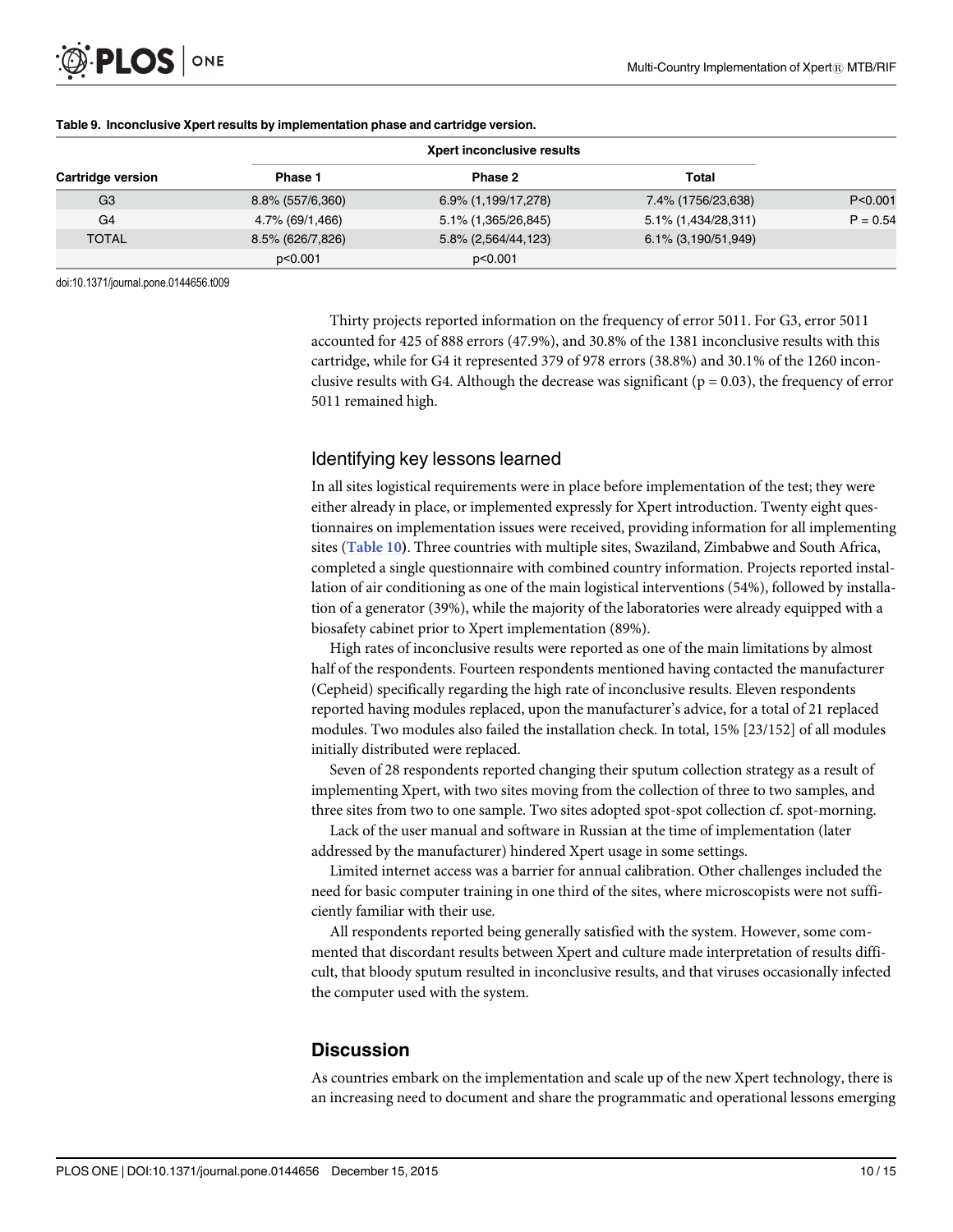<span id="page-10-0"></span>from this logistically-intensive activity, especially across different settings in resource-constrained contexts.

Our experience showed that Xpert significantly contributed to TB detection when used as the first diagnostic test for all presumptive TB in parallel with microscopy, and that it would have led to a high relative gain if used as a replacement test. At one site Xpert and culture on MGIT equally contributed to detection of TB among smear-negative presumptive TB patients, and overall the test contributed to the detection of TB in paediatric samples, although analysis on this point is limited by the relatively small paediatric sample size. High rates of inconclusive results represented one of the major challenges, related to various factors including technical issues and staff experience. Xpert implementation required consistent laboratory support with costly logistical interventions.

In our study, when compared to microscopy, the Xpert relative gain varied according to the technique used, (i.e. higher compared with ZN cf. FM). In general Xpert relative gain varied

[Table 10.](#page-9-0) Quantitative results from the lessons learned questionnaire (n = 28).

| <b>Infrastructure</b>                                        | <b>Yes</b>  | No      |
|--------------------------------------------------------------|-------------|---------|
|                                                              | n (%)       |         |
| Laboratory renovation required                               | 5(18)       | 23 (82) |
| Air conditioning installed for test implementation           | 15 (54)     | 13 (46) |
| Generator installed for test implementation                  | 11(39)      | 17(61)  |
| Installation biosafety cabinet for test implementation       | 3(11)       | 25 (89) |
| <b>Equipment performance</b>                                 |             |         |
| Failed installation check (one module per machine)           | 2(7)        | 26 (93) |
| Experienced performance problems                             | $9(32)^1$   | 2168    |
| <b>Assay performance</b>                                     |             |         |
| Staff computer training required                             | 10(36)      | 18 (64) |
| High error rates reported to Cepheid                         | 14 (50)     | 14 (50) |
| Modules replaced on advice of Cepheid                        | 11 (39)     | 17(61)  |
| <b>Module calibration</b>                                    |             |         |
| Module exchange-based calibration procedure followed         | 11 (39) $2$ | 17(61)  |
| Impact on programmes                                         |             |         |
| Sputum collection strategy changed                           | 7(25)       | 21 (75) |
| <b>Overall impressions</b>                                   |             |         |
| Satisfaction with the system due to: simplicity of procedure | 17(61)      | 11 (39) |
| Speed of assay                                               | 6(21)       | 22 (79) |
| Increased sensitivity cf. smear microscopy                   | 5(18)       | 23 (82) |
| Frustrations due to: high error rates                        | 17(61)      | 11 (39) |
| Lack of Russian-language software                            | 3(11)       | 25 (89) |
| Lack of isoniazid resistance detection                       | 2(7)        | 26 (93) |
| <b>Most positive aspects</b>                                 |             |         |
| On-site rifampicin resistance detection                      | 11 (39)     | 17 (61) |
| Increased sensitivity for tuberculosis detection             | 12 (43)     | 16 (57) |
| Speed to results                                             | 2(7)        | 26 (93) |
| Simplicity of use                                            | 3(11)       | 25 (89) |

1. 5/9 experienced barcode scanning problems; 2/9 sites had GeneXpert machine failure when the ambient temperature exceeded 30°C; 1/9 had a cartridge stuck in a module.

2. This process went smoothly for 8/11; 2/11 experienced customs problems, and 1/11 experienced a long delay in shipment of replacement modules.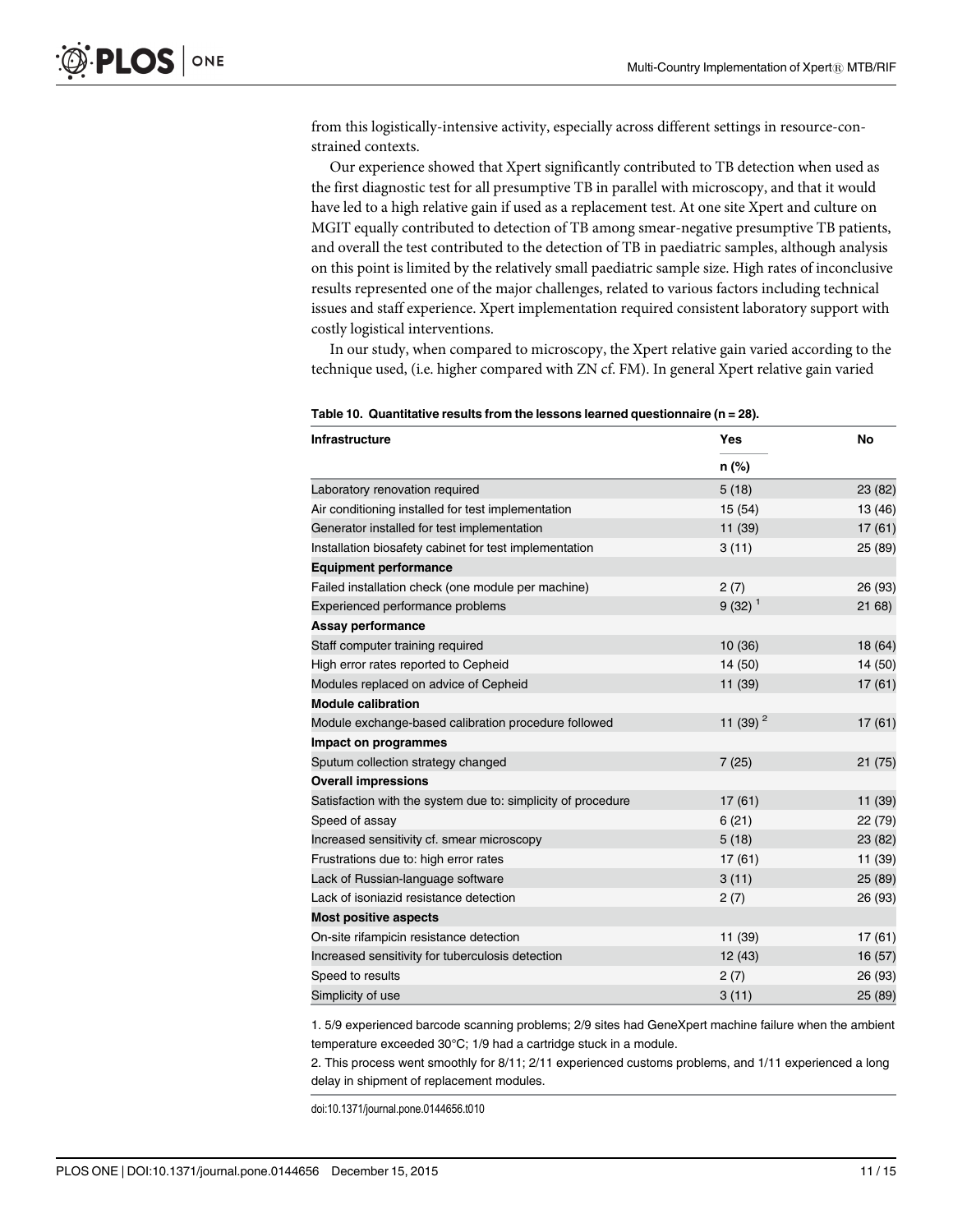<span id="page-11-0"></span>between projects. Apart from the program in Central African Republic, for which the number of tests performed was very low, two sites in Kenya, Kibera and Mathare, showed lower relative gain. These results may be explained by the different testing strategies implemented and the heterogeneous epidemiological contexts in which the test was deployed. For example, if TB patients tend to wait before seeking medical care, they may have high bacillary loads which can be detected by both smear microscopy and Xpert. This might explain the comparatively low relative gain in the Mathare and Kibera projects, which are located in a slum, where the smear positivity rate was higher than for all other sites included in the study, which suggests that patients generally sought care at an advanced stage of the disease.

The positivity rate decreased significantly from the implementation to the routine phase. The positivity rate in the routine phase was similar to that reported by South Africa (16%), India (20%) and the TB REACH multicentric study (15%). [\[17,18](#page-14-0),[11](#page-14-0)] The decrease over time could be explained by an increased number of presumptive TB patients tested with Xpert over time, as also observed by other authors. [\[19\]](#page-14-0)

Our results show that replacing microscopy with Xpert would have resulted in fewer cases detected rather than performing Xpert as an add-on test following microscopy, which may be explained by several factors. Firstly, among cases detected by microscopy but not Xpert, the majority were due to Xpert inconclusive results. In these cases repeating the test on a new sample may have produced a positive Xpert result; however, these results were not available, thus the proportion of cases detected by Xpert may be underestimated.[\[20\]](#page-14-0) Secondly, Xpert negative, smear positive results could be due to the presence of non-tuberculosis mycobacteria (NTM) that can be detected by microscopy but are reported as negative by Xpert, as the assay is highly specific for the detection of M. tuberculosis complex, and cross-reaction with NTM has not been reported. Thirdly, the quality of microscopy in these sites was high, performed under regularly supervised and controlled conditions. On the other hand, microscopy performance could also be underestimated, since the result of only one specimen was considered, whereas microscopy investigation is normally based on testing at least two samples. [[21](#page-14-0)] It is known that microscopic investigation of a second sample can increase case detection by 10– 14%. [[22\]](#page-14-0) Considering the increased detection from testing a second sample, the incremental yield of Xpert compared to conventional microscopy would have still accounted for an estimated 18.6%–24.6%. While case detection would increase by the use of Xpert as an add-on test to smear negative samples, the low positivity rate of microscopy shows that 86% of the cases not detected by microscopy would still require testing with Xpert. This approach would represent a very high workload and investment compared to directly performing Xpert as the first diagnostic test, and should be carefully considered.

A multicentric field demonstration study carried out in six countries reported that a single Xpert test detected 90.3% of TB cases which were bacteriologically confirmed by liquid culture. [\[8](#page-14-0)] In our study, the comparison between Xpert and culture was only possible at one site, where the sample was tested in parallel with Xpert and the MGIT automated system. At this site, Xpert detected only 55.6% of cases confirmed by culture, which is lower than reported elsewhere [\[8\]](#page-14-0), but comparable to values reported by Theron [\[23](#page-14-0)], who also reported a per sample analysis; while Boehme compared Xpert positivity to final culture results obtained by multiple testing, which may decrease Xpert positive/culture negative results. However, Xpert also detected a substantial number of cases that were missed by culture, either because of contamination, or harsh decontamination leading to negative results, or possible mixed infection with NTM, which would have been misclassified by culture as NTM positive.

For rifampicin resistance detection, rates of indeterminate results were lower than the 2.4% reported in a field demonstration study [[8\]](#page-14-0) and comparable with results reported by the TB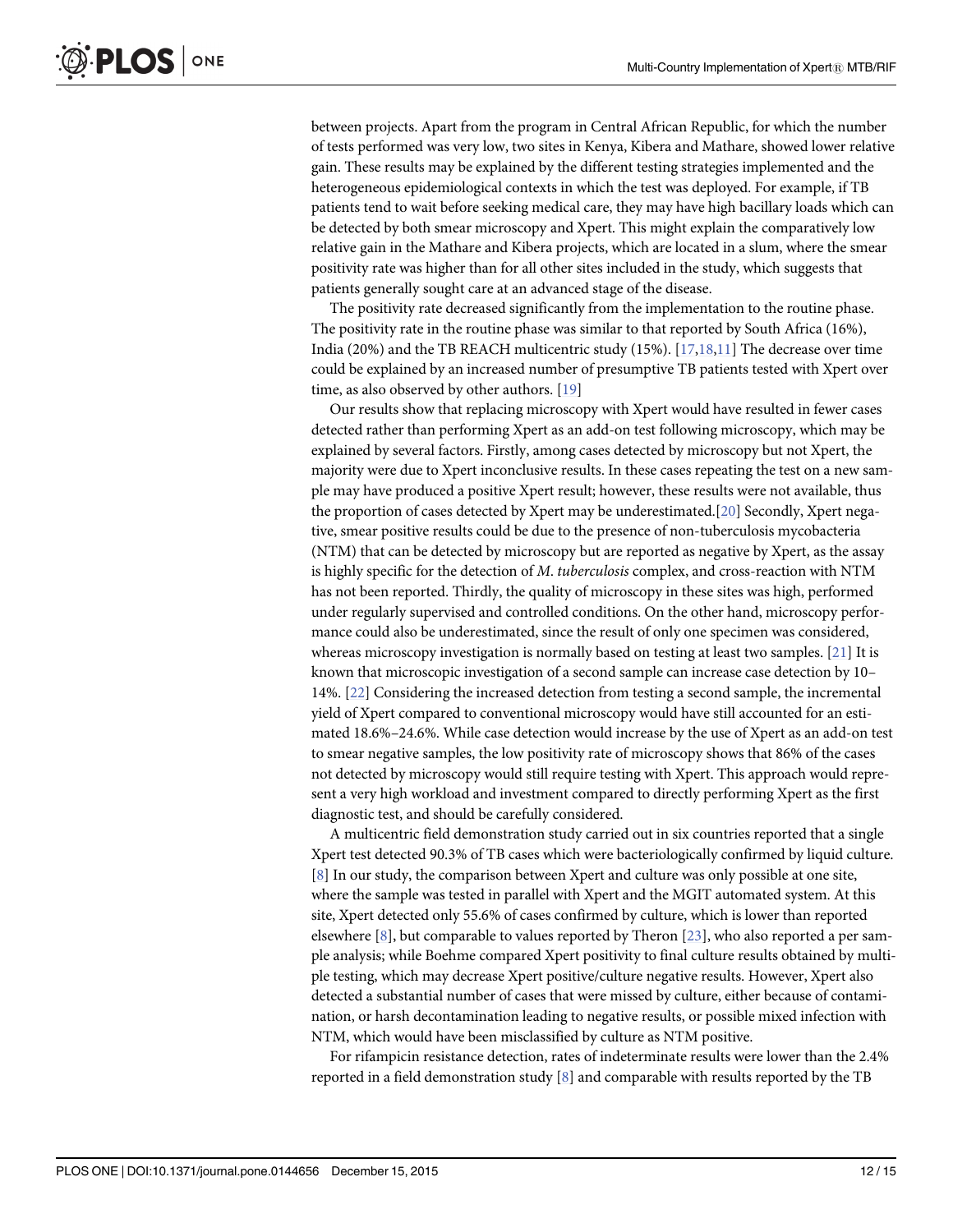<span id="page-12-0"></span>REACH study.[\[11\]](#page-14-0) As expected, indeterminate results were found mostly in smear negative samples, with low bacillary load; however, almost 20% occurred in smear-positive samples.

Overall the number of children screened with Xpert for TB was low at all sites, possibly due to the difficulty of obtaining an adequate sample for laboratory confirmation. Among the children tested, the detection of TB using Xpert was lower than in other studies.[\[24\]](#page-14-0) However, in our study only one sample was tested per patient, while other authors report that to increase detection in children, algorithms including collection of samples from different body sites (e.g. gastric aspirates) should be included. [\[25](#page-14-0)]

The rate of inconclusive results in the first multi-country feasibility study conducted in seven countries was below 3% [[8\]](#page-14-0); South Africa achieved a similar rate.[[17](#page-14-0)] However, in MSFsupported sites, half of the 33 sites had rates of more than double this benchmark. The TB REACH multicentric study reported rates in agreement with ours  $(10.6%)$  [[11](#page-14-0)], possibly due to the related routine implementation conditions, compared with the Boehme evaluation study. This value is also comparable or higher than rates for interpretable results with other validated tests, such as Genotype MTBDRplus assay (92%) and conventional methods (78%). [\[26\]](#page-14-0)

The high rate of inconclusive results in our study was a source of frustration, due to having to collect replacement samples from some patients, results being delayed, and the expense of having to use multiple cartridges for one patient. This unforeseen rate of usage in some sites led to stock rupture, therefore having a detrimental impact on patient diagnosis.

In MSF projects the algorithm included retesting Xpert for patients with inconclusive results, when possible using the leftover sample, or a newly collected sample, but results from retesting were not available and are not included in this analysis. Repeating Xpert testing for inconclusive results is reported to resolve inconclusive results [[5](#page-13-0)], so this procedure should be included in the routine diagnostic algorithm, and results of retesting should be collected when possible.

Inconclusive results can occur for different reasons, including incorrect manipulation of the samples. [[27](#page-14-0)] Our results suggested that several aspects may have been correlated with inconclusive results, showing that aside from technical limitations, which were partially resolved by module replacement and cartridge version, staff experience in performing the test contributed to decreasing the rate of inconclusive results. In a report published by FIND it is stated that due to the launch of the G4 cartridge, error 5011 was virtually eliminated. [[15\]](#page-14-0) In our experience, implementation of the new cartridge across our sites decreased the occurrence of error 5011; however it was still reported by the laboratories on occasion. Due to the lack of information regarding the distinction between the type of inconclusive result and error codes other than 5011, this retrospective analysis of routinely collected data could not account for other factors influencing the rate of inconclusive results, such as turnover of the staff, temperature fluctuations in the laboratory or power supply interruptions.

The Xpert system was initially described as easy to perform, requiring minimal training and set up, including in peripheral settings. However, in our experience the device was not uniformly easy to install and operate. Its implementation required costly interventions, including provision of air conditioning, provision of uninterrupted electricity and internet connection for calibration. Until a more robust system is available, these extra costs need to be taken into account prior to the decision to introduce the test. The feedback from users was overall positive, mainly due to the simplicity of the procedure. However, aside from logistical interventions, implementation required regular technical support, including training in results interpretation, which had to be adapted to the level of the facility, such as in the case of reference laboratories due to discordant results with culture techniques. Language issues, which initially hindered implementation in some sites, were eventually addressed by the manufacturer.

This study presents some limitations. In this per sample analysis the comparison of Xpert versus microscopy was based on investigation of one sample per patient, while routinely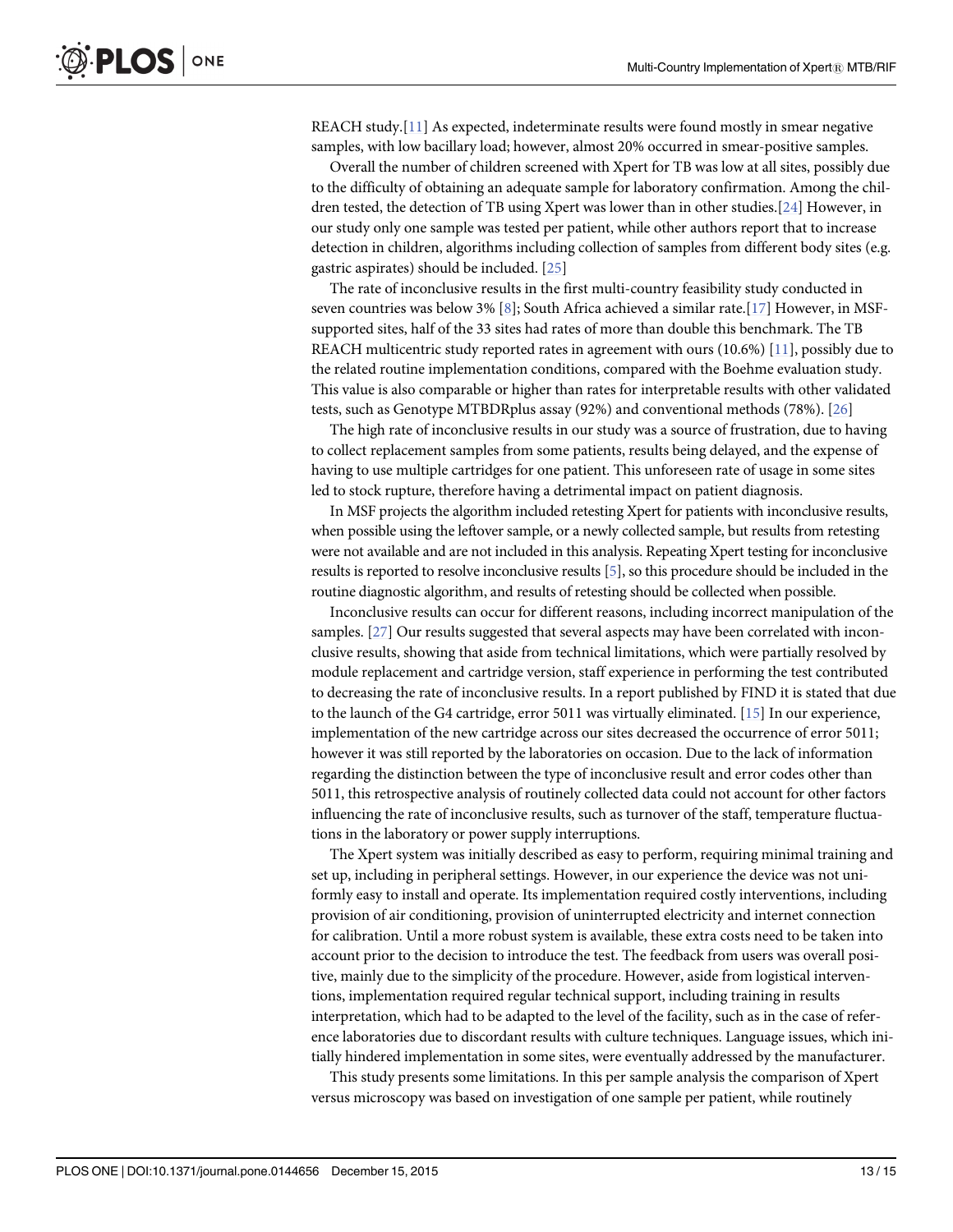<span id="page-13-0"></span>microscopy is performed on multiple samples and Xpert is repeated for inconclusive cases. The data analysis did not include results from repeated Xpert testing for inconclusive results, which may have increased the positivity rate for this test. The use of aggregated data collected routinely prevented us from undertaking a more precise and accurate investigation of the factors associated with proportion of inconclusive results.

# **Conclusion**

The implementation of Xpert in diverse clinical settings was feasible and led to a significant increase in bacteriologically-confirmed pulmonary TB both for Xpert as first test, and as an add-on test. The choice of the best strategy should take into account the epidemiological setting, including prevalence of NTM, and the test cost which may represent a limitation in resource-constrained settings. However, the estimation of the cost should take into account that the major investment is often represented by the logistical support required for installation of the system, while the higher test cost compared to microscopy is offset by the higher sensitivity and specificity compared to microscopy'.

In our experience the system was far from a "plug and play" device. High numbers of inconclusive results represented an extra expense. Significant infrastructure requirements, training, technical support and experience were indispensable to decrease errors and achieve good routine results, and time was needed for programmes to become more effective in applying sample collection strategies. To further decentralize diagnosis of drug-sensitive and drug-resistant TB strains, more robust, simpler technologies which are well-adapted to low-resource settings are still needed. In addition, as the GeneXpert system is now relatively widespread in many highburden countries, development of a cartridge incorporating resistance detection for other drugs could boost the fight against drug-resistant tuberculosis.

# Acknowledgments

We would like to thank staff at all of the participating MSF project sites, especially the laboratory personnel for facilitating data collection, then Celine Lastrucci and Roberto de la Tour for their contribution to this work. We are also grateful to Patricia Kahn for editorial assistance with the preparation of this manuscript

# Author Contributions

Conceived and designed the experiments: EA EF MC PH. Analyzed the data: EA PH ALP. Contributed reagents/materials/analysis tools: ALP. Wrote the paper: EA PH EF. Contributed to the writing of manuscript: PS FV CSK MC.

# References

- [1.](#page-1-0) WHO. Global Tuberculosis report 2014. 2014; Available: [http://scholar.google.com/scholar?hl=](http://scholar.google.com/scholar?hl=en&btnG=Search&q=intitle:No+Title#0) [en&btnG=Search&q=intitle:No+Title#0](http://scholar.google.com/scholar?hl=en&btnG=Search&q=intitle:No+Title#0)
- [2.](#page-1-0) WHO. Global Tuberculosis report 2014. 2014;
- [3.](#page-1-0) Boehme C, Nabeta P. Rapid molecular detection of tuberculosis and rifampin resistance. N Engl J Med. 2010; 1005–1015.
- [4.](#page-1-0) Hillemann D. Rapid molecular detection of extrapulmonary tuberculosis by the automated GeneXpert MTB/RIF system. J Clin Microbiol. 2011; 49: 1202–1205. doi: [10.1128/JCM.02268-10](http://dx.doi.org/10.1128/JCM.02268-10) PMID: [21270230](http://www.ncbi.nlm.nih.gov/pubmed/21270230)
- [5.](#page-1-0) WHO. Automated real-time nucleic acid amplification technology for rapid and simultaneous detection of tuberculosis and rifampicin resistance: Xpert MTB/RIF. Policy statement. 2011;
- [6.](#page-1-0) WHO. The use of the XPERT MTB / RIF assay for the detection of pulmonary and extrapulmonary tuberculosis and rifampicin resistancein adults and children. 2013.
- [7.](#page-1-0) WHO. Rapid Implementation of the Xpert MTB / RIF diagnostic test. 2011.